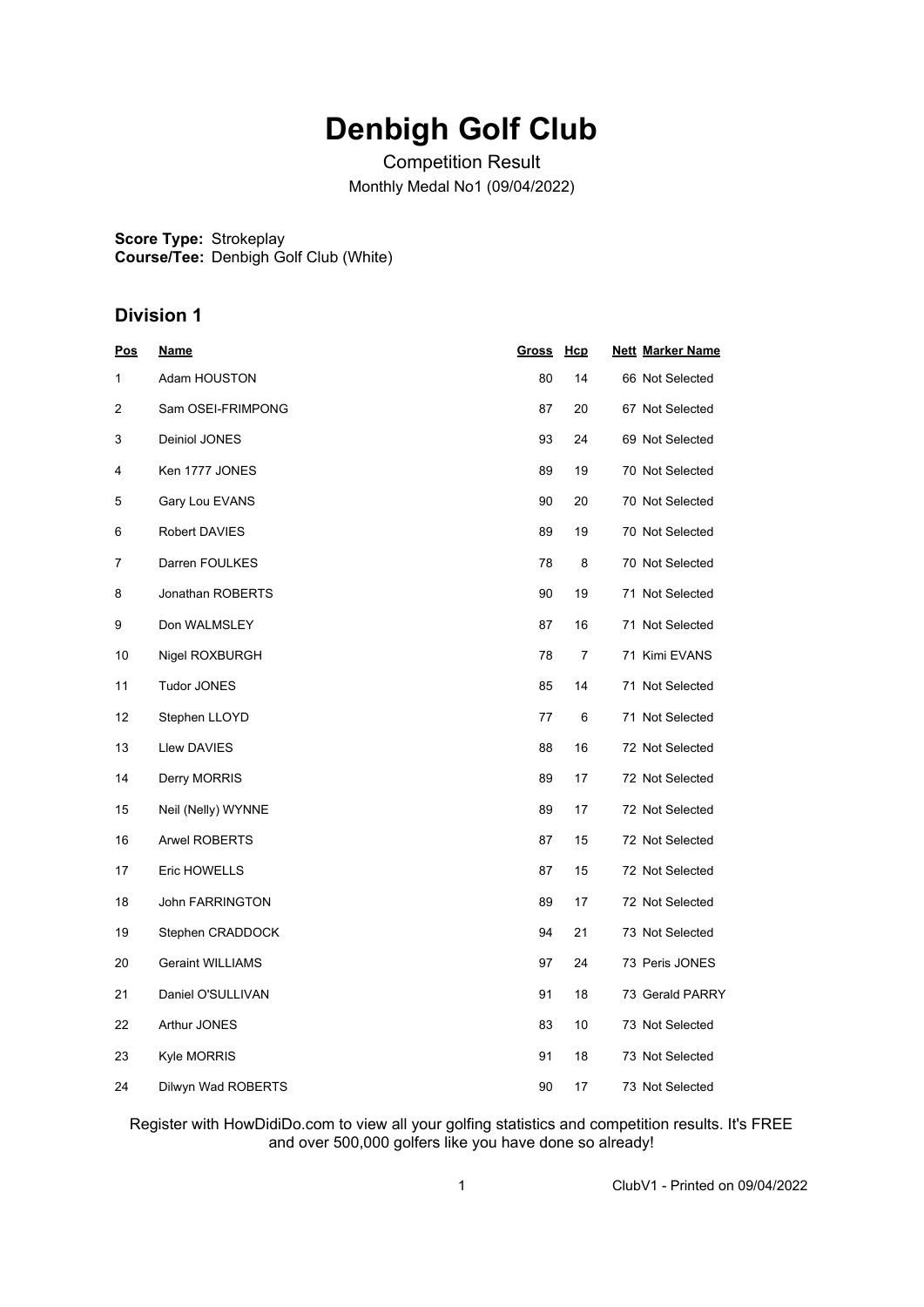**Score Type: Course/Tee:** Strokeplay Denbigh Golf Club (White)

## **Division 1**

| <b>Pos</b> | <u>Name</u>           | <u>Gross</u> | Hcp | <b>Nett Marker Name</b>         |
|------------|-----------------------|--------------|-----|---------------------------------|
| 25         | Steven M JONES        | 107          | 33  | 74 Not Selected                 |
| 26         | Bob JONES             | 99           | 25  | 74 Not Selected                 |
| 27         | Gwynn JONES           | 104          | 30  | 74 Not Selected                 |
| 28         | Gerald PARRY          | 95           | 20  | 75 Not Selected                 |
| 29         | Arwel Wyn JONES       | 87           | 11  | 76 Not Selected                 |
| 30         | Peris JONES           | 86           | 10  | 76 Not Selected                 |
| 31         | Robert Alun WILLIAMS  | 86           | 10  | 76 Not Selected                 |
| 32         | Ben WILCOX-JONES      | 89           | 13  | 76 Andrew<br><b>RAINFORD</b>    |
| 33         | Peter HOWLAND         | 100          | 24  | 76 Not Selected                 |
| 34         | lan HESSION           | 95           | 19  | 76 Not Selected                 |
| 35         | Haydn Gents VC OWEN   | 89           | 12  | 77 Not Selected                 |
| 36         | Peter WHARTON         | 99           | 22  | 77 Not Selected                 |
| 37         | Mark DAVIES           | 94           | 17  | 77 Not Selected                 |
| 38         | David A JONES         | 91           | 14  | 77 Not Selected                 |
| 39         | Neil DAVIES           | 96           | 19  | 77 Mark DAVIES                  |
| 40         | Nigel MORRIS          | 93           | 15  | 78 Not Selected                 |
| 41         | Trefor O JONES        | 94           | 16  | 78 Not Selected                 |
| 42         | Greg BLUNDEN          | 95           | 17  | 78 Not Selected                 |
| 43         | George WILLIAMS       | 93           | 15  | 78 Trefor O<br><b>JONES</b>     |
| 44         | Andrew RAINFORD       | 107          | 29  | 78 Not Selected                 |
| 45         | D Paul JONES          | 93           | 14  | 79 Not Selected                 |
| 46         | Alan BROOKE           | 95           | 15  | 80 Not Selected                 |
| 47         | <b>Brian LEWIS</b>    | 95           | 15  | 80 Not Selected                 |
| 48         | <b>Huw PARRY</b>      | 84           | 4   | 80 Not Selected                 |
| 49         | Andy O'LOUGHLIN       | 89           | 9   | 80 Not Selected                 |
| 50         | Craig STUBBS          | 102          | 22  | 80 Trefor O                     |
| 51         | <b>Richard ARGENT</b> | 92           | 12  | <b>JONES</b><br>80 Not Selected |

Register with HowDidiDo.com to view all your golfing statistics and competition results. It's FREE and over 500,000 golfers like you have done so already!